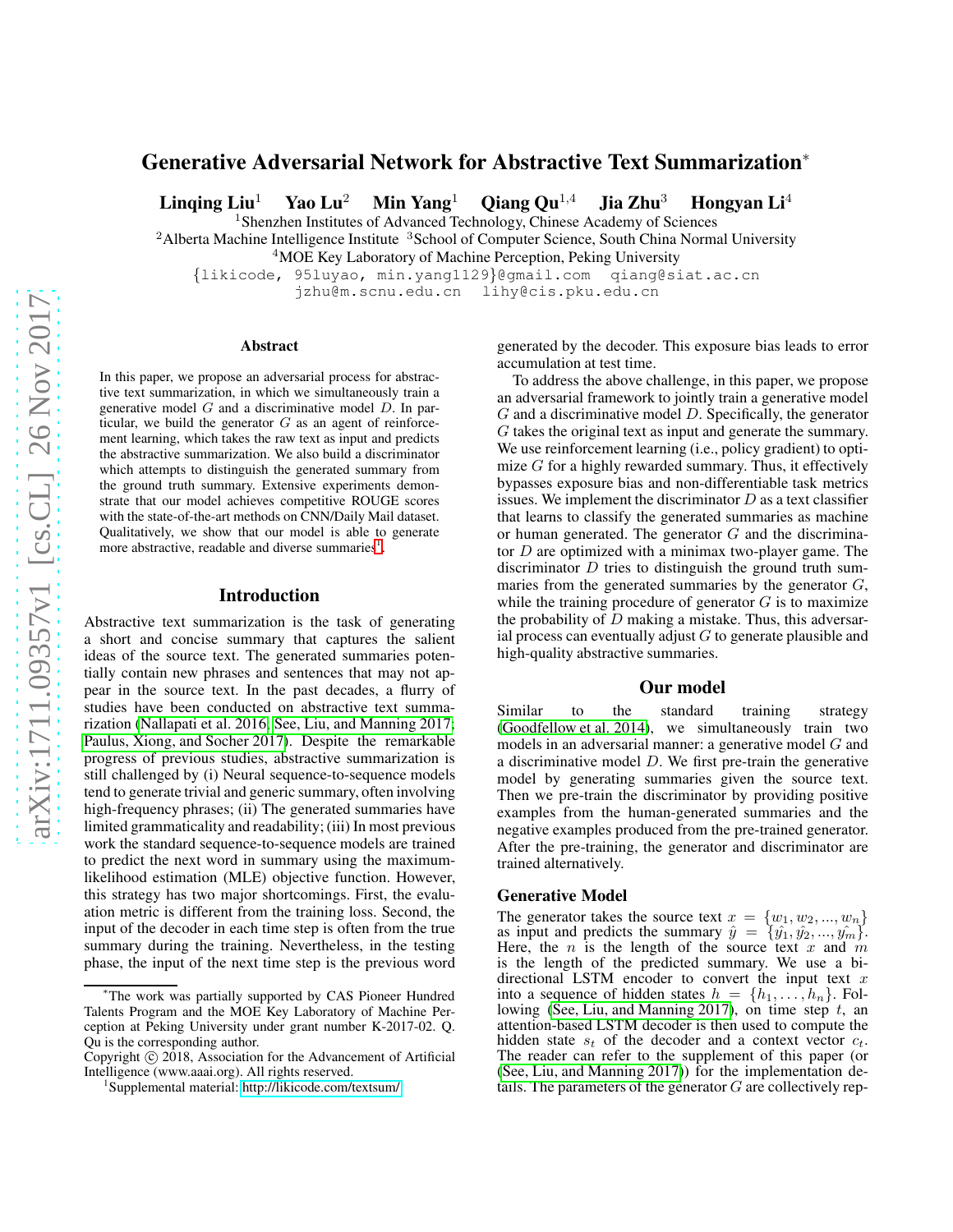resented by  $\theta$ . The context vector  $c_t$  is concatenated with the decoder state  $s_t$  and fed through a fully connected layer and a softmax layer to produce the probability of predicting word from target vocabulary at each time step t:

$$
P_{vocab}(\hat{y_t}) = softmax(V^{'}(V[s_t, c_t] + b) + b^{'})
$$

where  $V'$ ,  $V$ ,  $b$ ,  $b'$  are learnable parameters. Similar to the work of (See, Liu, and Manning  $2017$ ), we incorporate a switching pointer-generator network to use either word generator from fixed vocabulary or pointer copying rare or unseen from the input sequence. Finally, we can get the final probability  $P(\hat{y}_t)$  of each token  $\hat{y}_t$  in the summary.

# Discriminative Model

The discriminator is a binary classifier and aims at distinguishing the input sequence as originally generated by humans or synthesized by machines. We encode the input sequence with a CNN as it shows great effectiveness in text classification [\(Kim 2014\)](#page-1-3). We use multiple filters with varying window sizes to obtain different features and then apply a max-over-time pooling operation over the features. These pooled features are passed to a fully connected softmax layer whose output is the probability of being original.

### Updating model parameters

In the adversarial process, using the discriminator as a reward function can further improve the generator iteratively by dynamically updating the discriminator. Once we obtain more realistic and high-quality summaries generated by generator  $G$ , we re-train the discriminator as:

$$
\min_{\phi} -\mathbf{E}_{Y \sim p_{data}}[log D_{\phi}(Y)] - \mathbf{E}_{Y \sim G_{\theta}}[log(1 - D_{\phi}(Y))]
$$

When the discriminator  $D$  is obtained and fixed, we are ready to update the generator G. The loss function of our generator  $G$  consists two parts: the loss computed by policy gradient (denoted by  $J_{pq}$ ) and the maximum-likelihood loss (denoted by  $J_{ml}$ ). Formally, the objective function of G is  $J = \beta J_{pg} + (1 - \beta)J_{ml}$ , where  $\beta$  is the scaling factor to balance the magnitude difference between  $J_{pg}$  and  $J_{ml}$ . According to the policy gradient theorem [\(Sutton et al. 2000\)](#page-2-1), we compute the gradient of  $J_{pg}$  w.r.t. the parameters  $\theta$ :

$$
\nabla_{\theta} J_{pg} = \frac{1}{T} \sum_{t=1}^{T} \sum_{y_t} R_D^{G_{\theta}} ((Y_{1:t-1}, X), y_t) \cdot \nabla_{\theta} (G_{\theta}(y_t | Y_{1:t-1}, X))
$$
  
= 
$$
\frac{1}{T} \sum_{t=1}^{T} \mathbf{E}_{y_t \in G_{\theta}} [R_D^{G_{\theta}}((Y_{1:t-1}, X), y_t) \nabla_{\theta} \log p(y_t | Y_{1:t-1}, X)]
$$

where  $R_{D}^{G_{\theta}}((Y_{1:t-1}, X), y_t)$  is the action-value function, and we have  $R_{D}^{G_{\theta}}((Y_{1:t-1}, X), y_t) = D_{\phi}(Y_{1:T}), T$  is the length of the text. We update the parameters using stochastic gradient descent,  $Y_{1:t}$  is the generated summary up to time step  $t$ ,  $X$  is the source text to be condensed.

# Experiments

Dataset - CNN/Daily Mail Corpus. The dataset [\(Nallapati et al. 2016\)](#page-1-0) is widely used in abstractive summarization. It comprises news stories in CNN and Daily

| Methods    | ROUGE-1 | ROUGE-2 | ROUGE-L | Human |
|------------|---------|---------|---------|-------|
| <b>ABS</b> | 35.46   | 13.30   | 32.65   | 2.07  |
| PGC.       | 39.53   | 17.28   | 36.38   | 3.81  |
| DeepRL     | 39.87   | 15.82   | 36.90   | 3.04  |
| Pretrain   | 38.82   | 16.81   | 35.71   | 3.70  |
| Durs)      | 39.92   | 17.65   | 36.71   | 4.01  |

Table 1: Quantitative evaluation results

Mail websites paired with multi-sentence human generated abstractive summaries. It contains 287,226 training pairs, 13,368 validation pairs and 11,490 test pairs.

Experimental Results. We compare our approach with three methods, including the abstractive model (ABS) [\(Nallapati et al. 2016\)](#page-1-0), the pointer-generator coverage networks (PGC) [\(See, Liu, and Manning 2017\)](#page-2-0), and the abstractive deep reinforced model (DeepRL) [\(Paulus, Xiong, and Socher 2017\)](#page-1-1) (ML+RL version).

We firstly compare our model with the pre-trained generator. After adversarial training, ROUGE-1, ROUGE-2, ROUGE-L increase by 1.10, 0.84 and 1.00 absolute points respectively. In addition, our model exhibits competitive ROUGE scores with the state-of-the-art methods. Specifically, our approach achieves the best ROUGE-1 and ROUGE-2 scores.

We also perform human evaluation to evaluate the readability and quality of summaries. We randomly select 50 test examples from the dataset. For each example, two human evaluators are asked to rank each summary generated by all 5 models based on their readability, where 1 indicates the lowest level of readability while 5 indicates the highest level. As we can observe from Table 1, our model contributes significantly to improving the readability of summaries.

To evaluate the proposed model qualitatively, we also report the generated summaries in supplementary files.

## Conclusion

In this paper, we proposed an adversarial process for abstractive text summarization. Experimental results showed that our model could generate more abstractive, readable and diverse summaries.

### References

- <span id="page-1-2"></span>[Goodfellow et al. 2014] Goodfellow, I.; Pouget-Abadie, J.; Mirza, M.; Xu, B.; Warde-Farley, D.; Ozair, S.; Courville, A.; and Bengio, Y. 2014. Generative adversarial nets. In *NIPS*, 2672–2680.
- <span id="page-1-3"></span>[Kim 2014] Kim, Y. 2014. Convolutional neural networks for sentence classification. *arXiv preprint arXiv:1408.5882*.
- <span id="page-1-0"></span>[Nallapati et al. 2016] Nallapati, R.; Zhou, B.; Gulcehre, C.; Xiang, B.; et al. 2016. Abstractive text summarization using sequence-to-sequence rnns and beyond. *arXiv preprint arXiv:1602.06023*.
- <span id="page-1-1"></span>[Paulus, Xiong, and Socher 2017] Paulus, R.; Xiong, C.; and Socher, R. 2017. A deep reinforced model for abstractive summarization. *arXiv preprint arXiv:1705.04304*.